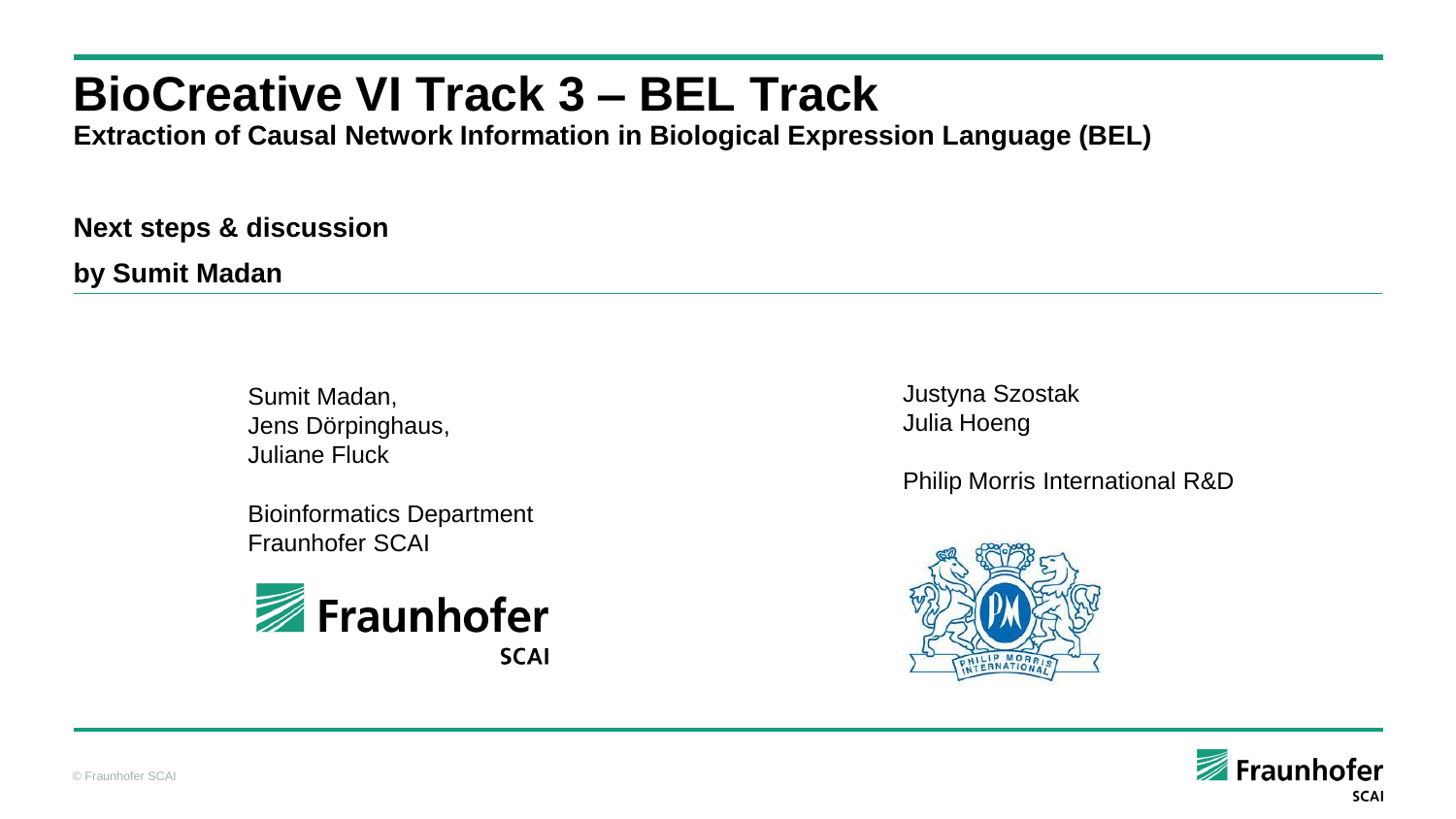## **Challenges of Current BEL Corpus**

- One sentence is a very limited context
	- Disambiguation of named entities is context dependent
	- One sentence often does not offer sufficient context, in particular for species identification
- No negative set and few examples for some categories
- Several levels of analysis: entities, functions, relations
- Multiple / large namespaces (HGNC, MGI, EntrezGene, ChEBI, MeSH Diseases, GO Biological Processes)



Still far from using **real world data** to **tackle real world use cases**

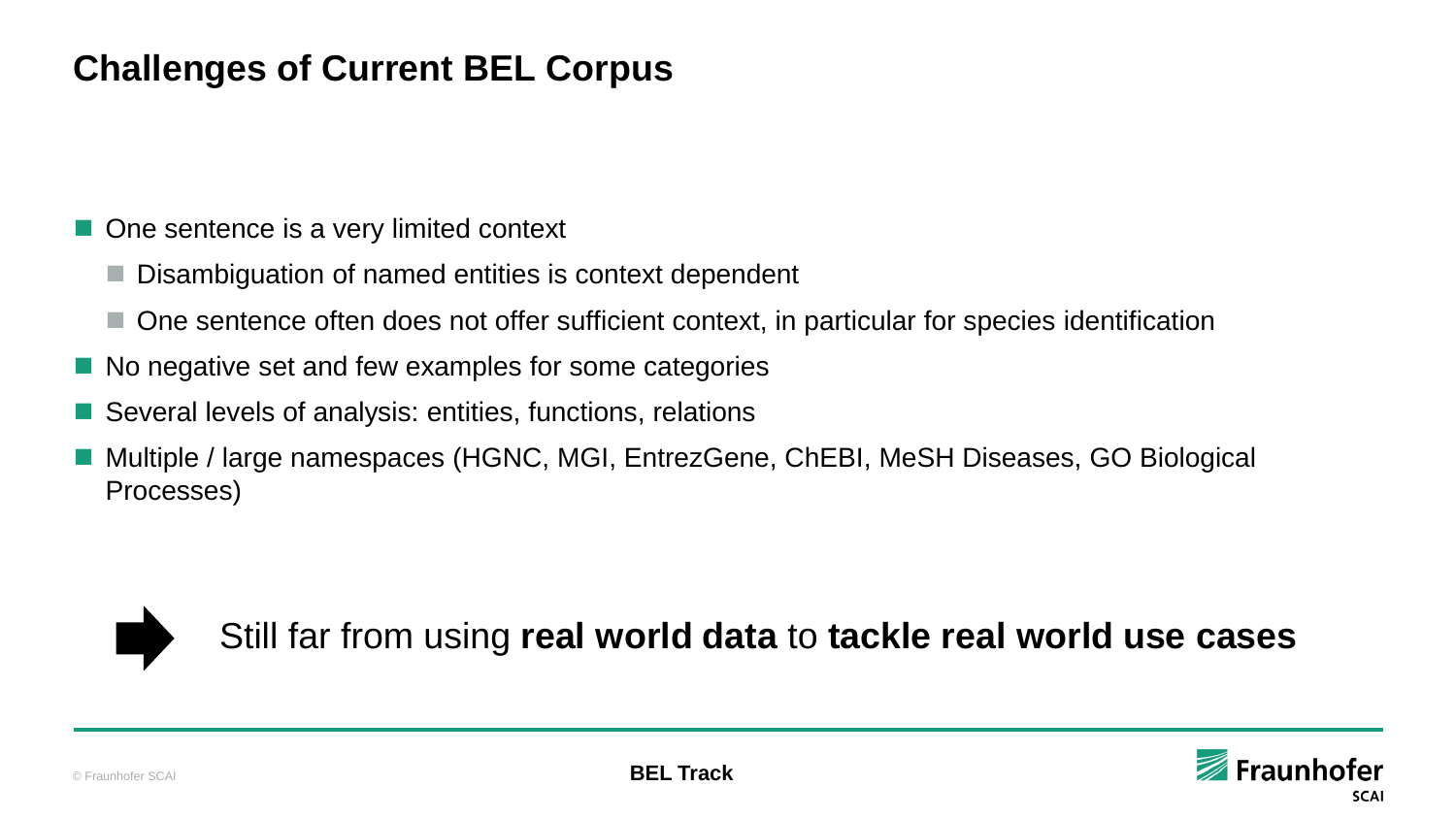## **Outlook**

- **Usage of additional data generated by the curation groups** 
	- **Extraction of context information**
- How to increase participation?
	- Complexity of the task is an obstacle (it takes time to develop an integrative approach, adapt or create tools)
	- Only few groups might be interested in an integrative approach
	- **Coordinate with other groups to reduce parallel text mining tasks**
	- **Need to provide more supporting resources (parsers, converters, state-of-the-art recognition tools etc.)**
- I Investment made so far will pay off in future editions
	- **Evaluation framework, documentation, and data sets can be reused (as for this year)**

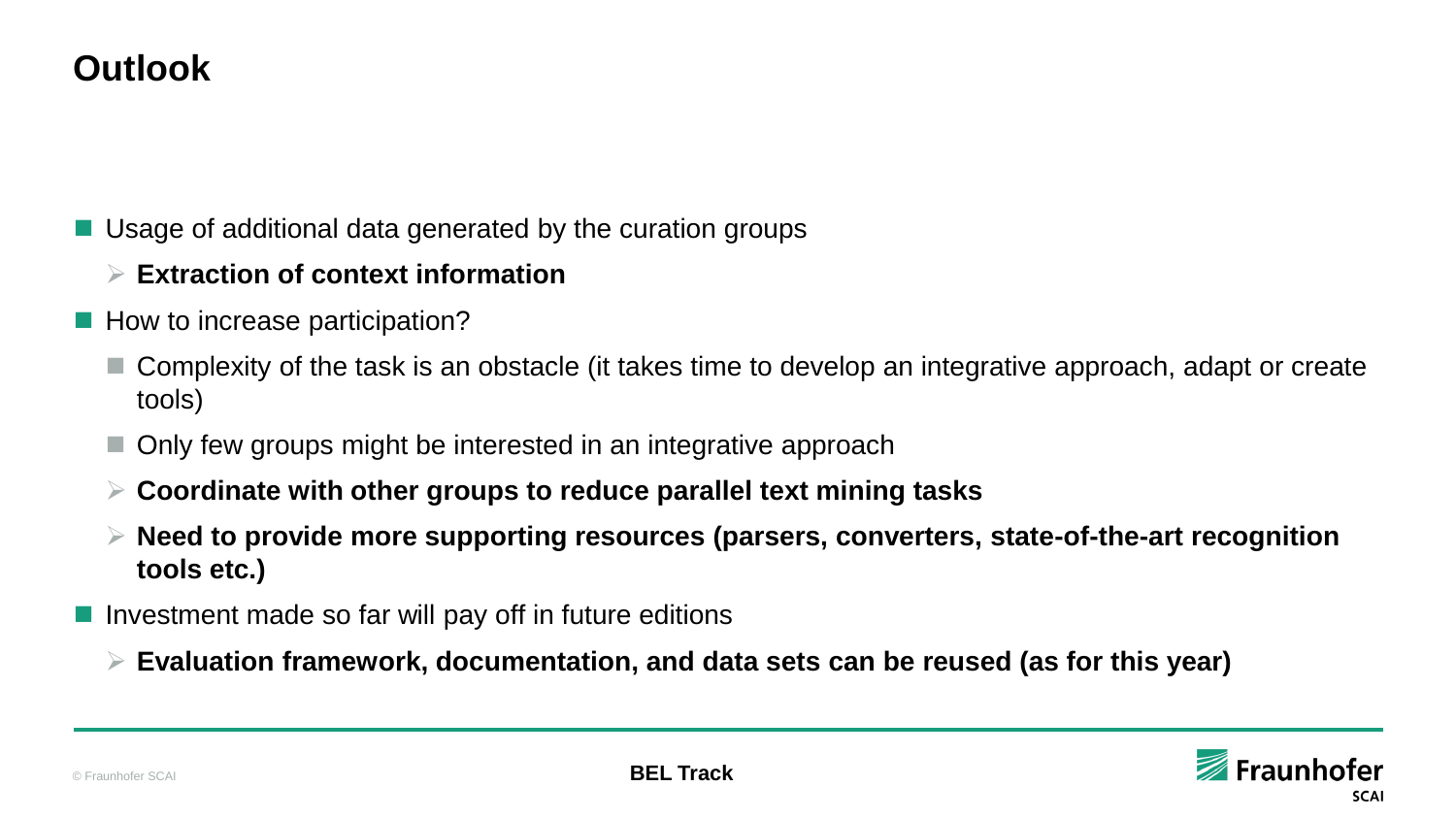### **Summary**

- BEL challenge: Usage of real world data to train systems
- Competitive evaluations: provide rigorous evaluation in a controlled environment
- New technologies have been used in the challenge
- Steps defined to tackle such complex tasks and attract more groups in the future
- Workshop raised attention to BEL in the text mining (and in the biocuration) community